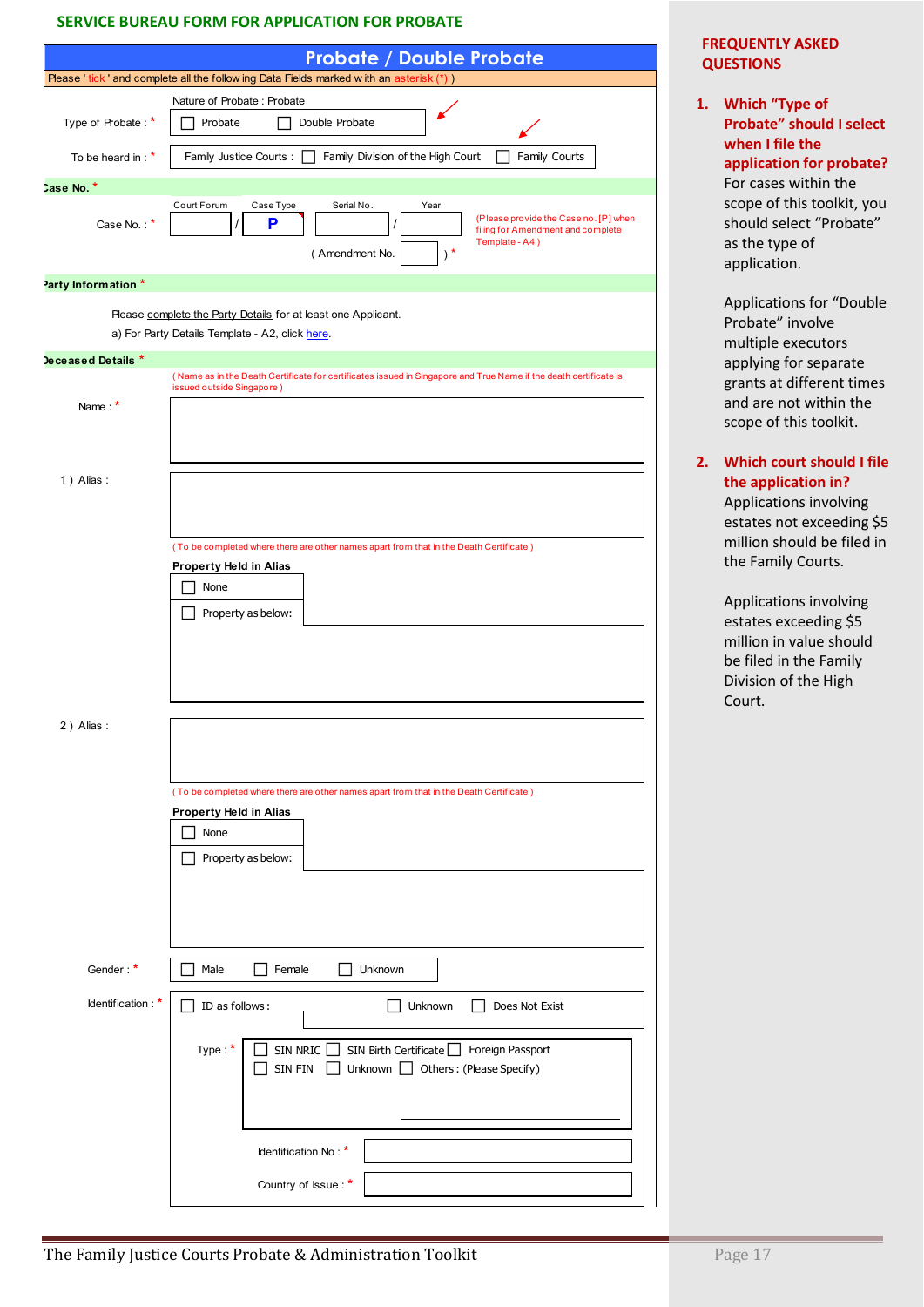| Address: *            | Not Available                                                                                                                                    |
|-----------------------|--------------------------------------------------------------------------------------------------------------------------------------------------|
|                       | Local (Postal Code:<br>Foreign (Country:<br>$\lambda$                                                                                            |
|                       |                                                                                                                                                  |
|                       |                                                                                                                                                  |
|                       | Building Name (If any):                                                                                                                          |
| Place of              | Address<br>Country                                                                                                                               |
| Death: $*$            |                                                                                                                                                  |
|                       |                                                                                                                                                  |
|                       | (Please state the address and country.)                                                                                                          |
| Date of<br>Death: $*$ | Exact Date: *                                                                                                                                    |
|                       | Date Range:<br>to                                                                                                                                |
|                       | (dd-mmm-yyyy)<br>(dd-mmm-yyyy)<br>If you are unsure of the date, enter the first day of the beginning month to the last day of the ending month. |
|                       | (E.g. 1-M ar-2009 to 30-Apr-2009)                                                                                                                |
| Estate Value: *       | Not exceeding \$3 million<br><< (For FC filing only)<br>Exceeding \$3 million                                                                    |
|                       | << (For HCF filing only)<br>Exceeding \$1 million<br>Not exceeding \$1 million                                                                   |
| Domicile: *           |                                                                                                                                                  |
|                       | State (Where applicable)<br>Country                                                                                                              |
| Questionnaires*       | Is there any Executor other than the Applicant(s)? *                                                                                             |
|                       | No                                                                                                                                               |
|                       | Yes                                                                                                                                              |
|                       | Details of Executor(s) other than the Applicant(s)<br>$\overline{(}$<br>$\mathbf{1}$<br>) Name                                                   |
|                       |                                                                                                                                                  |
|                       | Status *<br>(Please ' tick ' one of the following)                                                                                               |
|                       | Renounced<br>Deceased<br>(dd-mmm-yyyy)                                                                                                           |
|                       | Date of Renunciation / Death :                                                                                                                   |
|                       | Power being reserved of making the like grant                                                                                                    |
|                       | Others (e.g. citation proceedings):                                                                                                              |
|                       |                                                                                                                                                  |
|                       |                                                                                                                                                  |
|                       |                                                                                                                                                  |
|                       |                                                                                                                                                  |
|                       |                                                                                                                                                  |
|                       |                                                                                                                                                  |

### **1. Why does the form refer to "Not Exceeding \$3 million͟ and "Exceeding \$3 million" for FC (Family Courts) filings?**

Higher filing fees are payable for applications filed in the Family Courts involving estates which exceed \$3 million.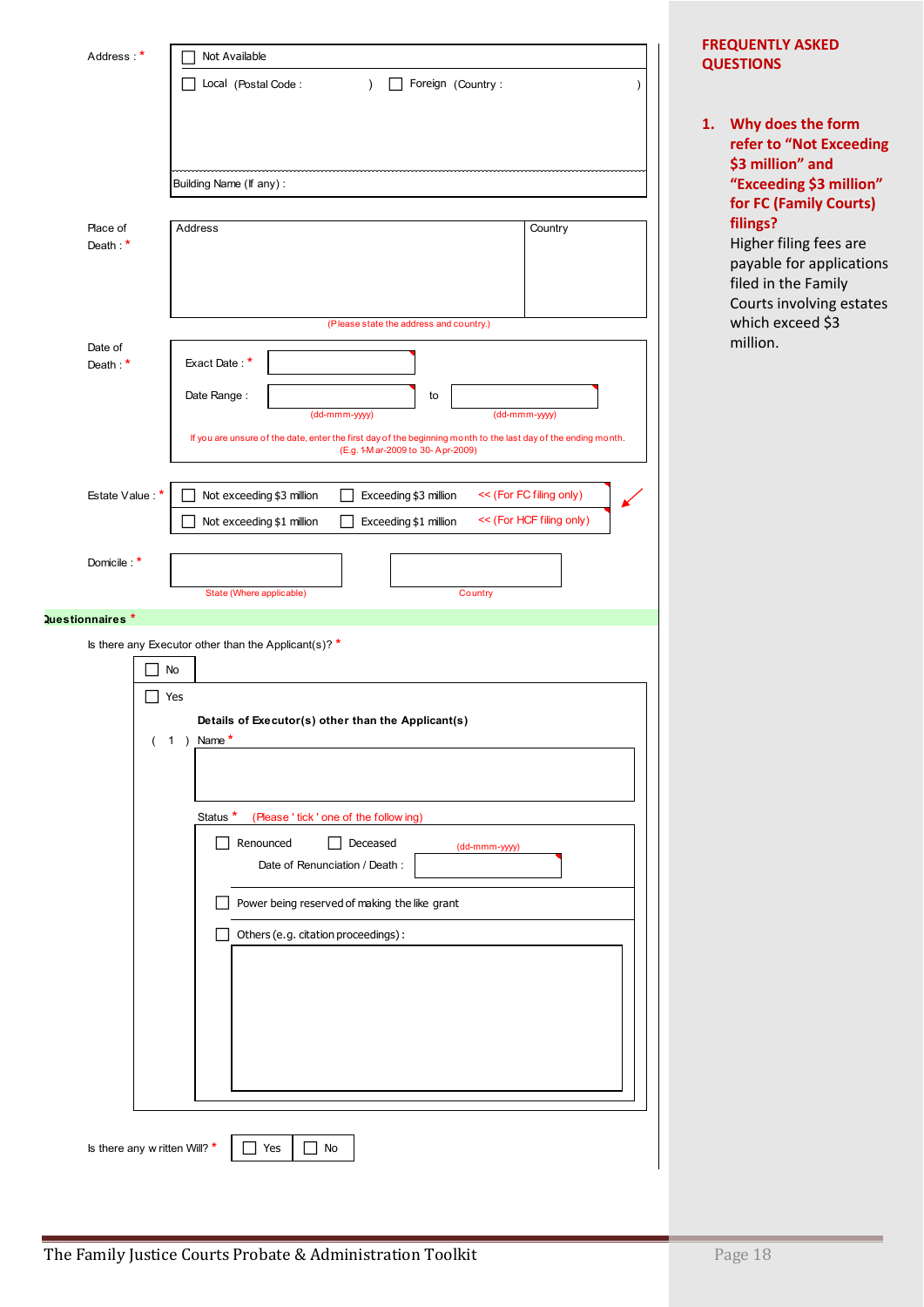|             | Is there any w ritten codicil to this Will? $*$                                                                                                           |  |
|-------------|-----------------------------------------------------------------------------------------------------------------------------------------------------------|--|
| No          |                                                                                                                                                           |  |
| Yes         | How many Codicils are you filing in this transaction? *                                                                                                   |  |
| Yes         | Is the application made within 6 months from the death of the deceased? *                                                                                 |  |
|             |                                                                                                                                                           |  |
| No          | Why is the application made after the lapse of 6 months from the death of the deceased?<br>The delay in making the application was due to {state reason}. |  |
|             | Are there to be any limitations to the grant? *<br>(Please ' tick ' one of the following)                                                                 |  |
|             | Admitting copy of the Will                                                                                                                                |  |
| <b>None</b> |                                                                                                                                                           |  |

# **1. What is a codicil?**

A codicil is a supplementary document which modifies the provisions of an earlier Will.

|        | None                                                              |
|--------|-------------------------------------------------------------------|
|        | Others:<br>-1                                                     |
|        |                                                                   |
|        | Limited to specific property<br>$\mathbf{I}$                      |
|        | Deceased Properties *                                             |
|        | $(1)$ Property:                                                   |
|        | $(2)$ Property:                                                   |
|        | $(3)$ Property:                                                   |
|        |                                                                   |
|        | <b>Applicant's Capacity *</b>                                     |
| Name * | (1st) Applicant                                                   |
|        |                                                                   |
|        | Applicant(s) Capacity<br>(Please ' tick ' one of the follow ing)  |
|        | Derivative Executor/Executrix                                     |
|        | Details regarding appointment of Derivative Executor/Executrix:   |
|        |                                                                   |
|        | $\perp$ the executor/executrix according to the tenor of the Will |
|        | Sole Executor/Executrix named in the said Will                    |
|        | one of the Executors/Executrices named in the said Will           |
|        | Substituted Executor/Executrix named in the said Will             |
|        | Others                                                            |
|        | Specify other capacity:                                           |
|        |                                                                   |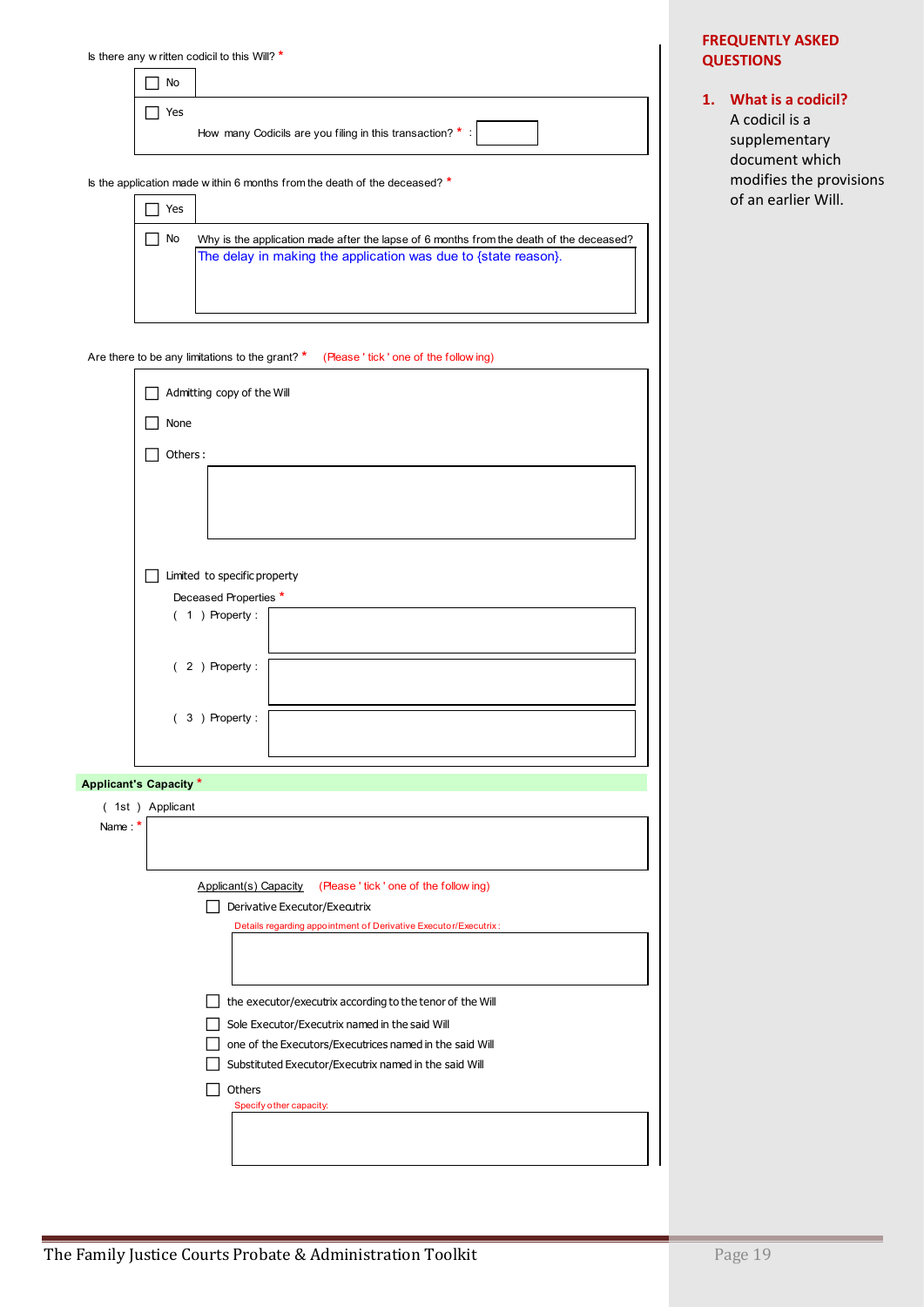| (2nd) Applicant                                                                                                  |
|------------------------------------------------------------------------------------------------------------------|
| Name *                                                                                                           |
|                                                                                                                  |
| Applicant(s) Capacity<br>(Please ' tick ' one of the following)                                                  |
| Derivative Executor/Executrix                                                                                    |
| Details regarding appointment of Derivative Executor/Executrix:                                                  |
|                                                                                                                  |
|                                                                                                                  |
| the executor/executrix according to the tenor of the Will                                                        |
| Sole Executor/Executrix named in the said Will                                                                   |
| one of the Executors/Executrices named in the said Will<br>Substituted Executor/Executrix named in the said Will |
| Others                                                                                                           |
| Specify other capacity:                                                                                          |
|                                                                                                                  |
|                                                                                                                  |
|                                                                                                                  |
| (3rd) Applicant                                                                                                  |
| Name:*                                                                                                           |
|                                                                                                                  |
| Applicant(s) Capacity<br>(Please ' tick ' one of the following)                                                  |
| Derivative Executor/Executrix                                                                                    |
| Details regarding appointment of Derivative Executor/Executrix:                                                  |
|                                                                                                                  |
|                                                                                                                  |
| the executor/executrix according to the tenor of the Will                                                        |
| Sole Executor/Executrix named in the said Will                                                                   |
| one of the Executors/Executrices named in the said Will<br>Substituted Executor/Executrix named in the said Will |
| Others                                                                                                           |
| Specify other capacity:                                                                                          |
|                                                                                                                  |
|                                                                                                                  |
|                                                                                                                  |
| What are the Applicants' Capacities? *                                                                           |
|                                                                                                                  |
|                                                                                                                  |
|                                                                                                                  |
|                                                                                                                  |
|                                                                                                                  |
|                                                                                                                  |
|                                                                                                                  |
|                                                                                                                  |
| (Enter the Applicants' Capacities as different capacities have been selected for the Applicants)                 |
|                                                                                                                  |
|                                                                                                                  |
| Number of Executor(s) (including Applicant(s)) in the Will: *                                                    |
|                                                                                                                  |

**1. What is an executor?**  An executor and trustee named in the Deceased͛s Will is the person appointed to collect the Deceased's assets, clear the Deceased's debts and distribute the assets according to the Will.

### **2. What is an executrix?** An executrix is a female executor.

**STATISTICS**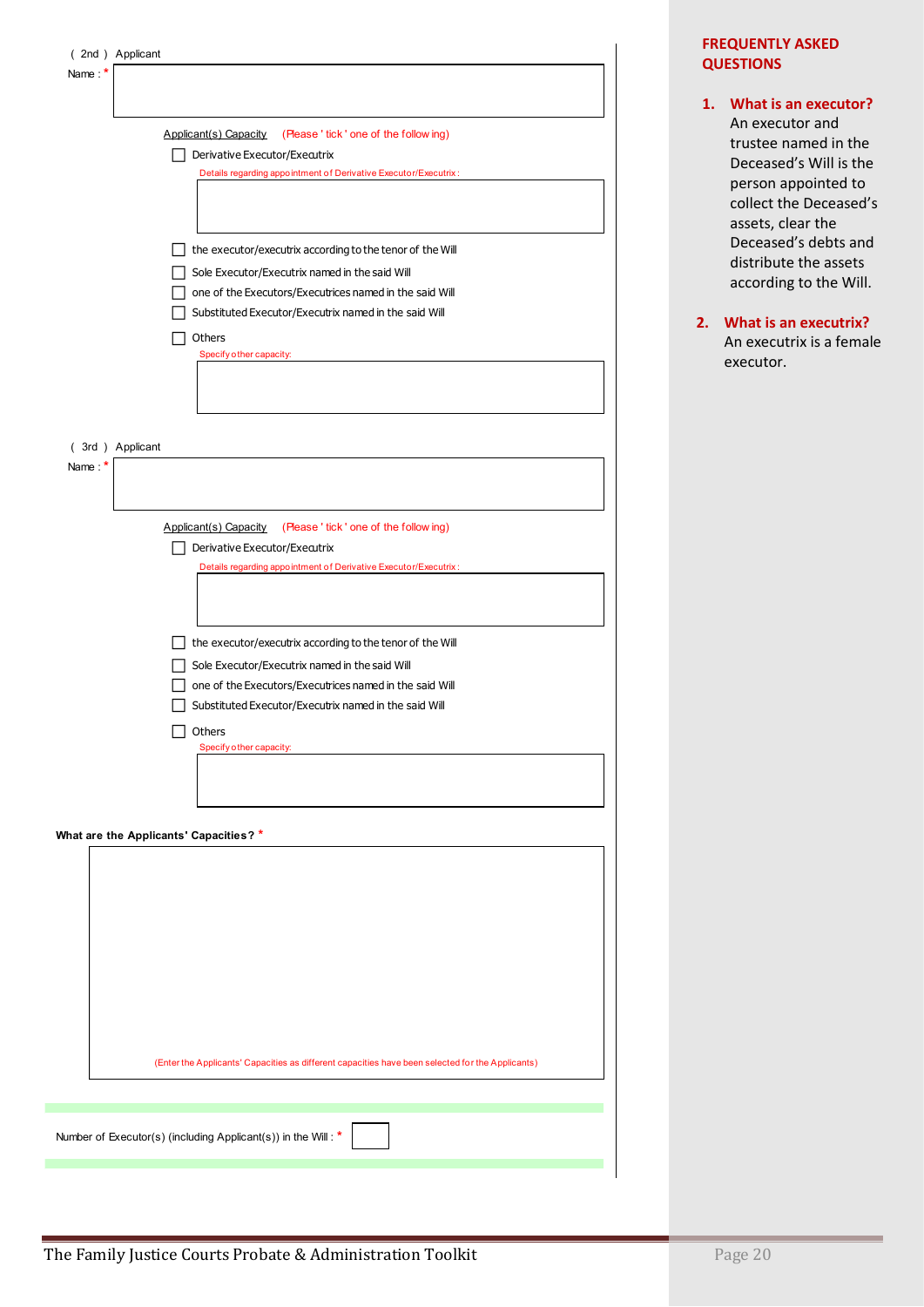|                          | (1) Name of Administrator/Executor *                                                                                               |
|--------------------------|------------------------------------------------------------------------------------------------------------------------------------|
|                          |                                                                                                                                    |
|                          |                                                                                                                                    |
|                          | Gender:*<br>Male<br>Female<br>Unknown<br>Court Forum<br>Case Type<br>Serial No.                                                    |
|                          | Year<br>Grant No.:*<br>$\sqrt{ }$<br>I                                                                                             |
|                          | Date of Grant:<br>(dd-mmm-yyyy)                                                                                                    |
|                          |                                                                                                                                    |
|                          | Any Other Relevant Information (if any) in support of the Originating Summons                                                      |
|                          |                                                                                                                                    |
|                          |                                                                                                                                    |
|                          |                                                                                                                                    |
|                          |                                                                                                                                    |
|                          |                                                                                                                                    |
|                          |                                                                                                                                    |
|                          |                                                                                                                                    |
|                          |                                                                                                                                    |
|                          |                                                                                                                                    |
|                          |                                                                                                                                    |
|                          |                                                                                                                                    |
|                          |                                                                                                                                    |
|                          |                                                                                                                                    |
|                          |                                                                                                                                    |
|                          |                                                                                                                                    |
|                          |                                                                                                                                    |
|                          |                                                                                                                                    |
|                          |                                                                                                                                    |
|                          |                                                                                                                                    |
| <b>Certification</b>     |                                                                                                                                    |
|                          | 1st Certification                                                                                                                  |
|                          |                                                                                                                                    |
| ۰                        | A search of the Probate record of Caveats has been carried out and there are no Caveats in respect of<br>the captioned estate.     |
|                          |                                                                                                                                    |
|                          | A search of the Probate record of Caveats has been carried out and the following Caveat(s) is/are found                            |
| - 1                      | against the captioned estate:                                                                                                      |
|                          | Court Forum<br>Case Type<br>Serial No.<br>Year                                                                                     |
|                          | $(1)$ Caveat No.: $*$                                                                                                              |
|                          |                                                                                                                                    |
|                          | $(2)$ Caveat No.: *                                                                                                                |
|                          | 2nd Certification                                                                                                                  |
|                          |                                                                                                                                    |
|                          | A search of the record of Probate cases has been carried out and there are no Probate cases in respect<br>of the captioned estate. |
|                          |                                                                                                                                    |
| $\overline{\phantom{a}}$ | A search of the record of Probate cases has been carried out and the follow ing case(s) is/are found                               |
|                          | against the captioned estate:                                                                                                      |
|                          | Court Forum<br>Case Type<br>Serial No.<br>Year                                                                                     |
|                          | $\prime$<br>$(1)$ Probate Case No.: *                                                                                              |